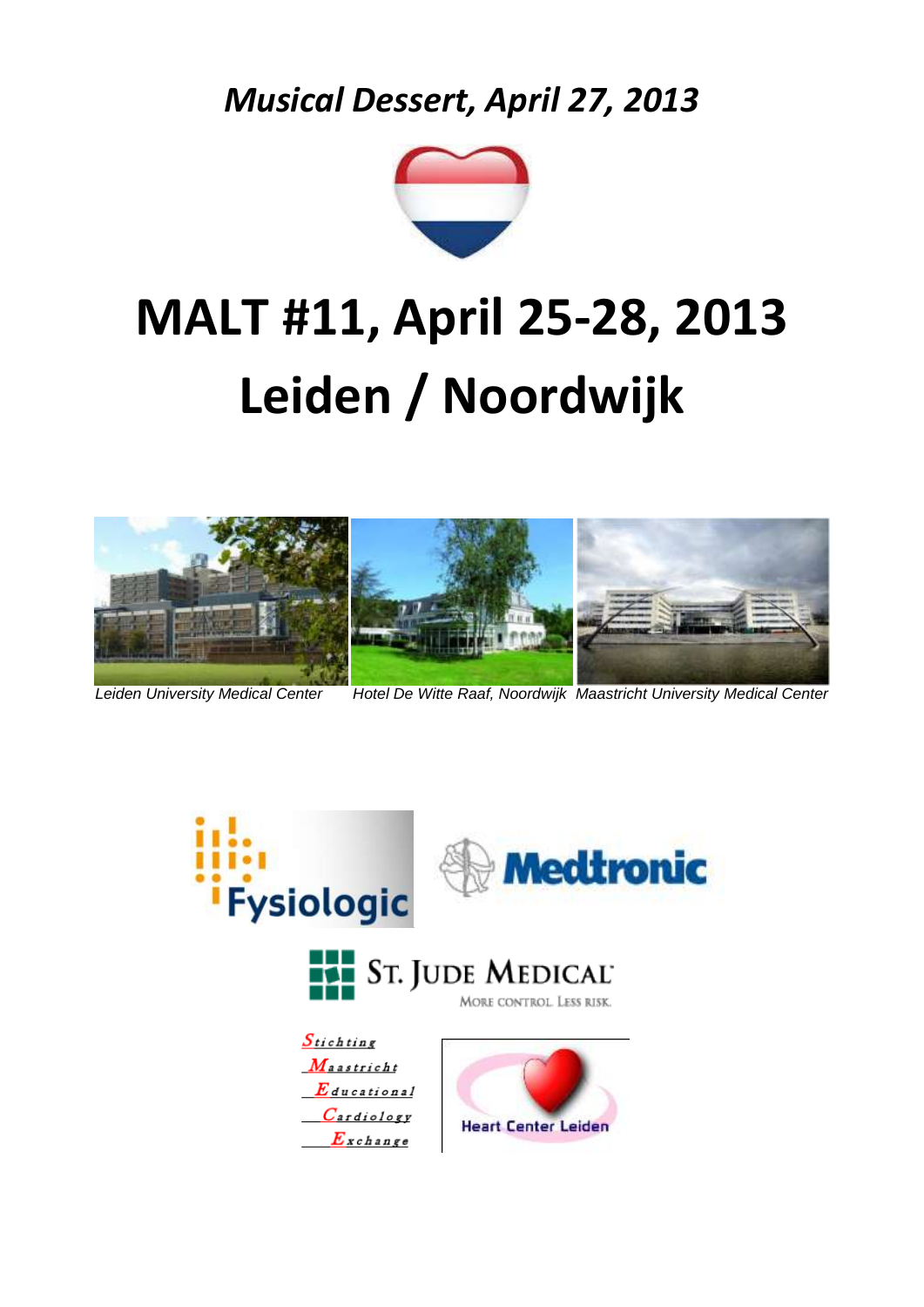## Justyna Wajda, violin Kees Swenne, piano



Justyna Wajda, born in Kłodzko (PL), is being educated as "Artistic Cultural Worker" in the ID College in Leiden. She started to play violin when she was 8 years old. Before she moved from Poland to Noordwijk, she studied with Danuta Wolnomiejska, Warschau Conservatory. In The Netherlands she studied with Theodora Geraets, The Hague Royal Conservatory. She plays on a Sacksonian/Bohemian violin made circa 1840 – 1870.

Kees Swenne, born in Ouwerkerk (NL), plays piano en several other instruments from his youngest years, and arranges and composes music. His teacher and inspirator was pianist, organist, carilloneur and conductor Jac. M. Luijkenaar.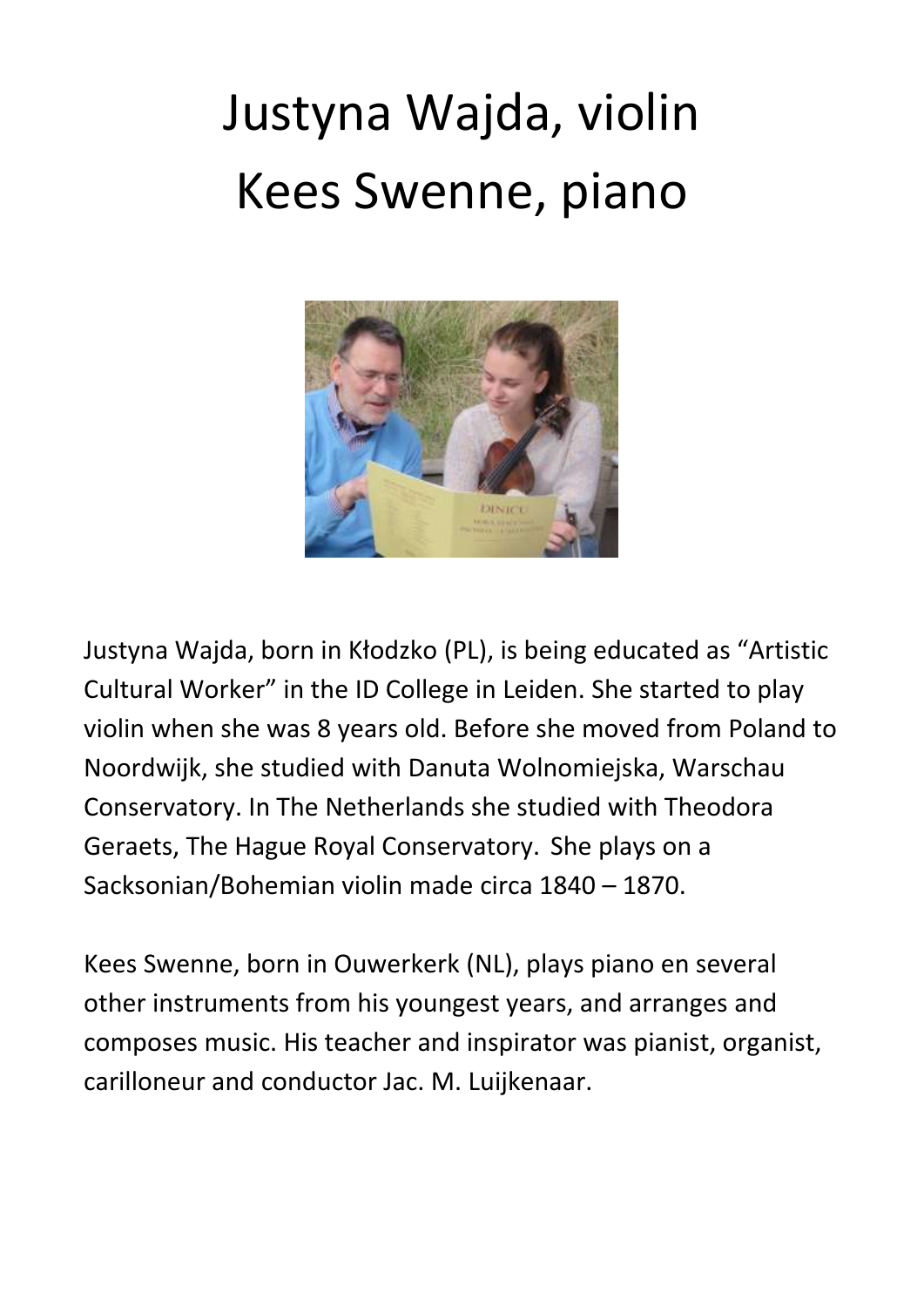## PROGRAM

- Zoltán Kodály (1882 1967) Cantilena on the Prelude for Lute, BWV 999 by Johann Sebastian Bach (1685 – 1750)
- Grigoraş Dinicu (1889 1949) Pacsirta
- Fritz Kreisler (1875 1962) #3 from Alt-Wiener Tanzweisen (1910): Schön Rosmarin
- Adam Wroński (1850 or 1851 1915) Mazurek 'Moje marzenia' (My dreams)
- Vittorio Monti (1868 1922) Csárdás (ed. Richard Czerwonky, 1886 – 1949)